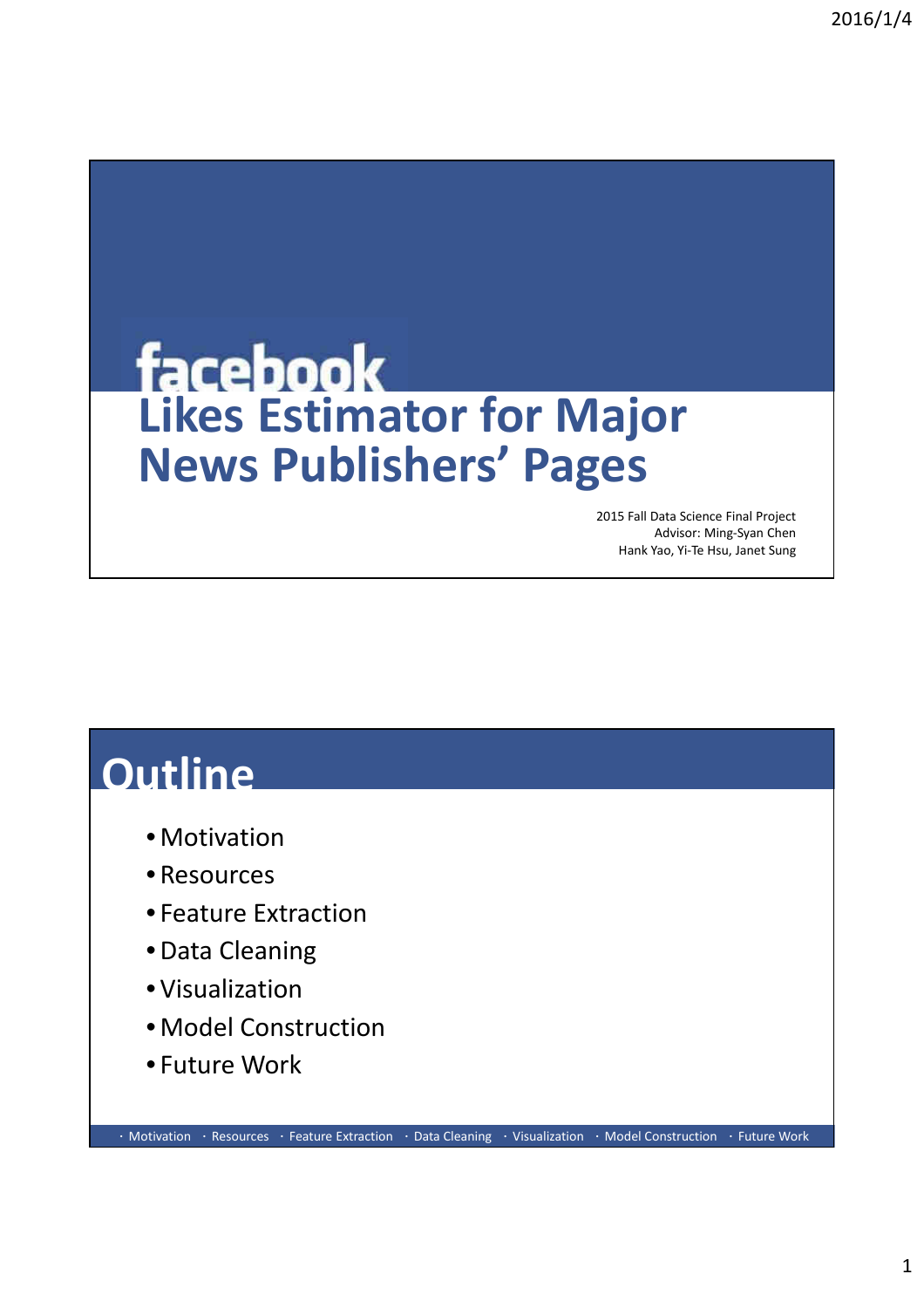### **Motivation**



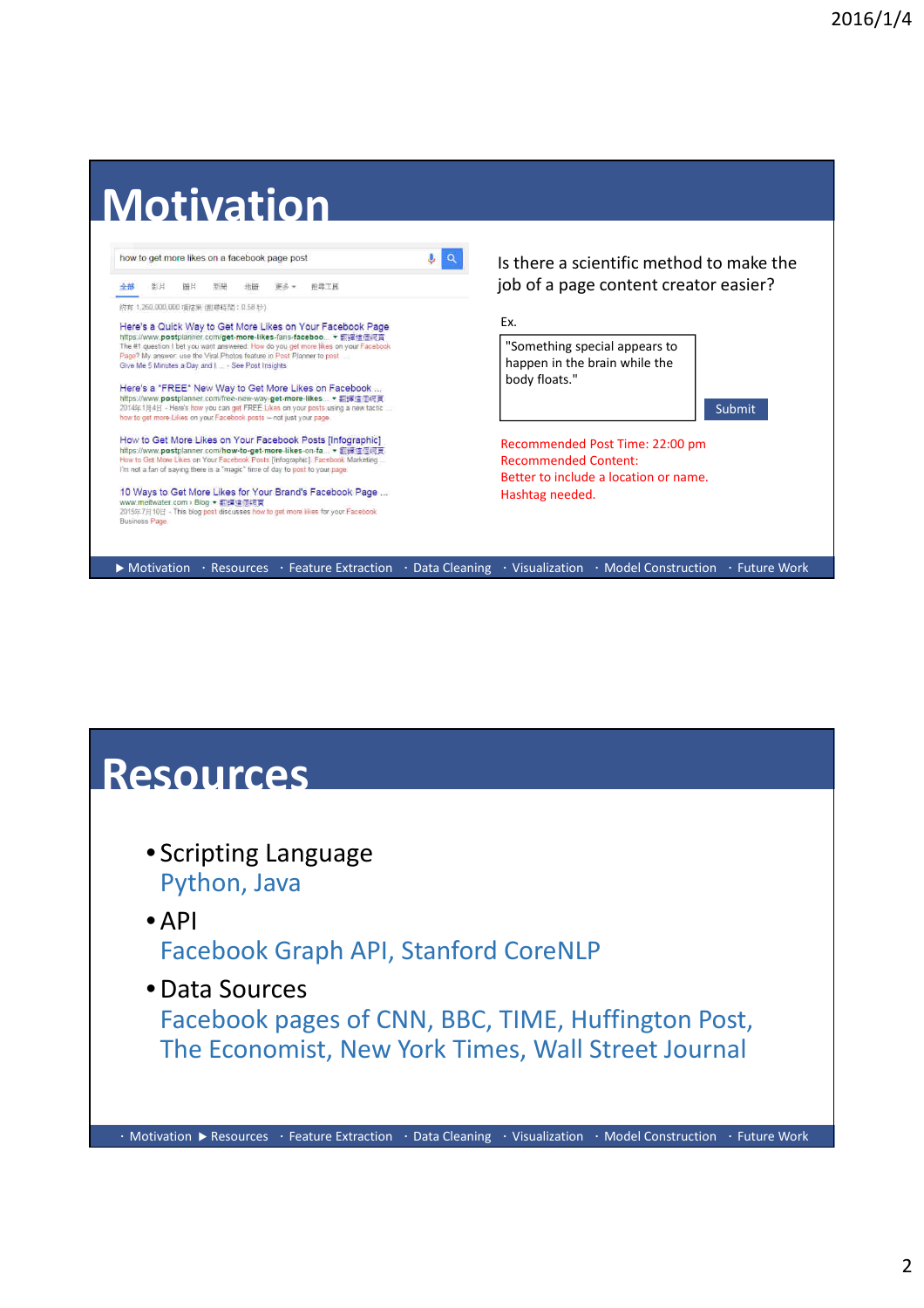

# **Resources: Facebook Graph API**

datetime w time import strftime<br>m time import strftime<br>en ='1085103088207726|CAACEdEose0cBAAK1TdGFFQTpaVEvPTBVKrL4RxTkf0CLottIRSfxCMJtur4bZBprIrAwnwPdI7kY5en2430ljLEr27bDc| token = token ='1085103088207726|CAACEdEose0cBAAK1TdGFFQTpaVEvPTBVKrL4RxTkf0CLottIR5fxCMJtur4bZBprIrAwnwPdI7kY5en2430ljLEr27bDcl<br>qraph=facebook.(token)<br>#ID = '5201959998' #CNN 19,571,073<br>#ID = '5201959998' #CNN 19,571,073<br>#ID = '1 #if True:<br><mark>for keys in page:</mark><br>summ =0;  $ID = page[keys]$ page information page\_info = graph.get\_object(ID)<br>page\_likes = page\_info['likes'] page\_query = "SELECT page\_id, name, page\_url, fan\_count FROM page WHERE " + "page\_id = " + ID#nytimes "# + page\_url<br>page\_fol = after\_fol = graph.fol(page\_query) page\_likes = page\_fql['data'][0]['fan\_count'] . Motivation 
In Resources · Feature Extraction · Data Cleaning · Visualization · Model Construction · Future Work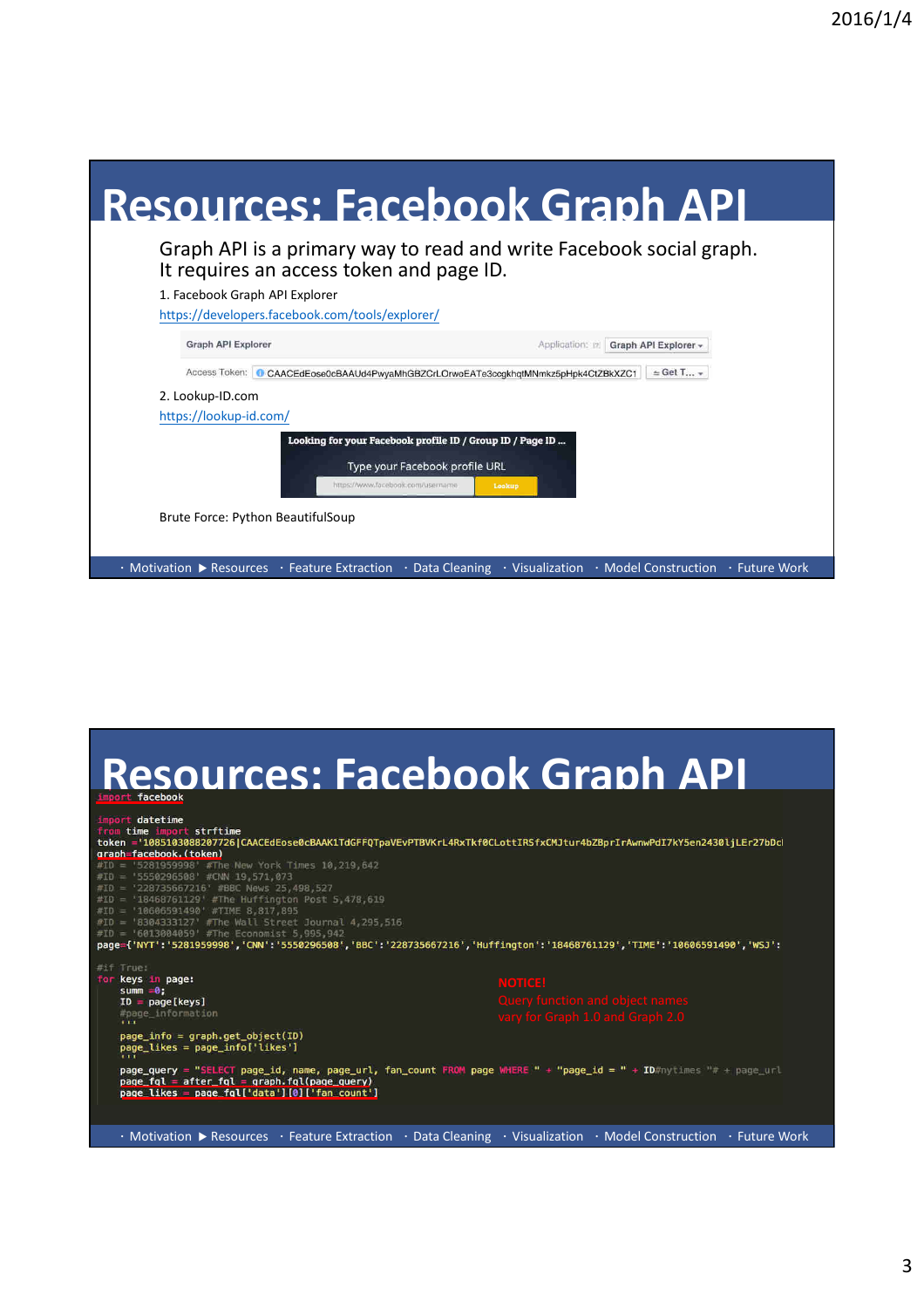## **Resources: Stanford CoreNLP**

CoreNLP

#### Stanford CoreNLP - a suite of core NLP tools

| version s.o                                             |  |
|---------------------------------------------------------|--|
| Introduction                                            |  |
| Usage                                                   |  |
| <b>Annotators</b>                                       |  |
| Summary                                                 |  |
| Annotator dependencies                                  |  |
| Tokenization                                            |  |
| Sentence Splitting                                      |  |
| Leninatization                                          |  |
| THE REPORT OF THE CONTRACTOR OF A CONTRACTOR CONTRACTOR |  |

RegexNER (Named Entity

Constituency Parsing

Recognition

Table of Contents

- About - Download
- · Human languages supported
- > Programming languages and operating systems
- **C. Linguist**
- Citing Stanford CoreNLP in papers

#### About

Stanford CoreNLP provides a set of natural language analysis tools. It can give the base forms of words, their parts of speech, whether they are names of companies, people, etc., normalize dates, times, and numeric quantities, and mark up the structure of sentences in terms of phrases and word dependencies, indicate which noun phrases refer to the same entities, indicate sentiment, extract open-class relations between mentions, etc.

Java command line usage recommended. (There is some problem with its Python package.)

java -cp stanford-corenlp-VV.jar:stanford-corenlp-VV-models.jar:xom.jar:joda-time.jar:jollyday.jar:ejml-VV.jar -Xmx2g edu.stanford.nlp.pipeline.StanfordCoreNLP -file <YOUR INPUT FILE>

 $\cdot$  Motivation  $\blacktriangleright$  Resources  $\cdot$  Feature Extraction  $\cdot$  Data Cleaning  $\cdot$  Visualization  $\cdot$  Model Construction  $\cdot$  Future Work

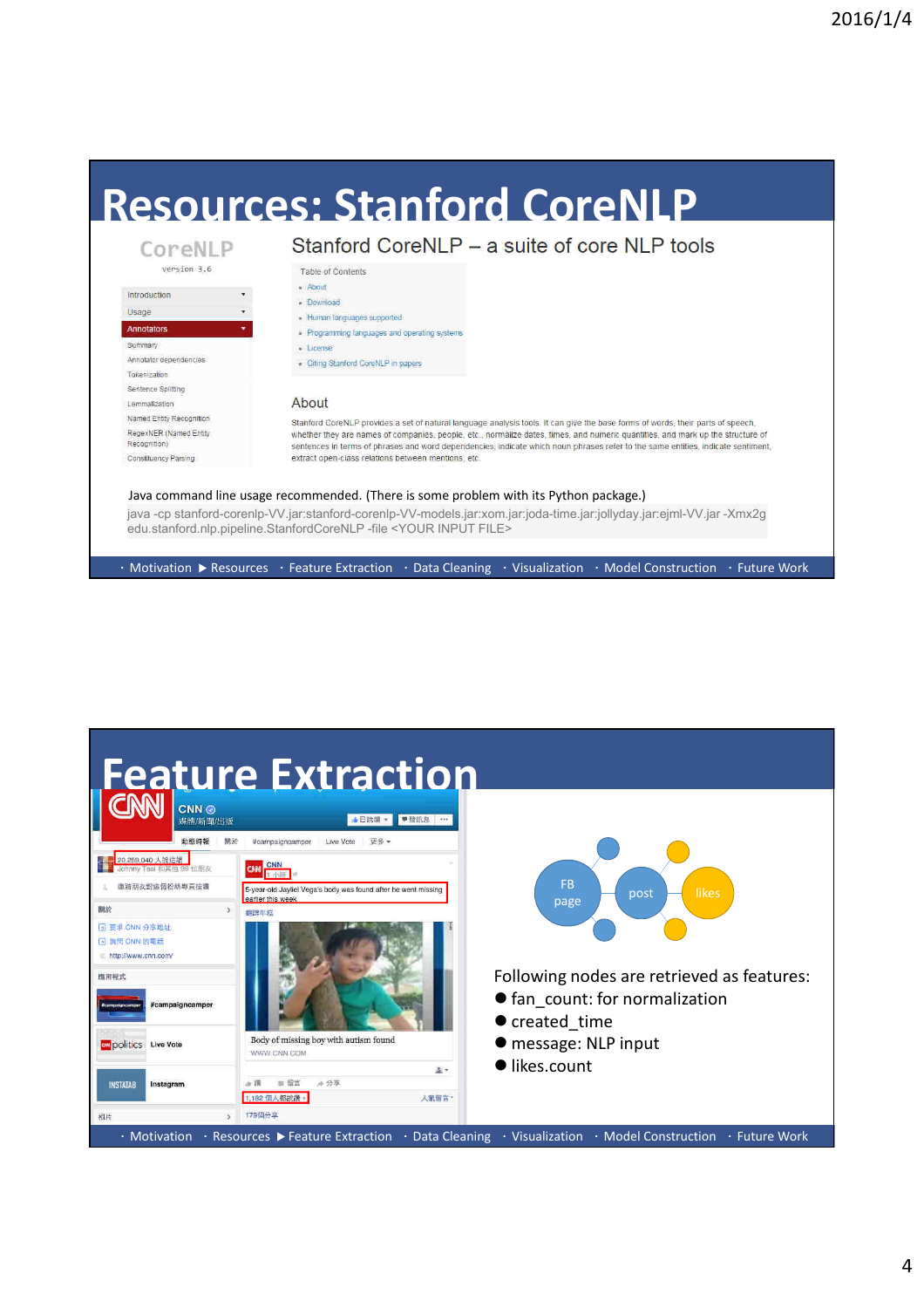### **Data Cleaning**

### Data: 27014 objects (train:test=9:1)

### Attributes: 10 features

#### **Content Related**

- words total number of words
- location content with place
- person content with name
- emoji with emoji
- hashtag with hashtag
- sent sentiment level

### Class: continuous or categorical

- rank five category  $(1-5)$
- n likes normalized number of likes

#### **Time Related**

- 
- $\bullet$  time post time (0-23)  $\bullet$  day – post day (0-6)
- 
- thanksgiving days after thg.
- paris attack days after pa.

. Motivation · Resources · Feature Extraction ▶ Data Cleaning · Visualization · Model Construction · Future Work

# **Data Cleaning: PCA**

| Feature      | 1 <sup>st</sup> Component | Feature  | 1 <sup>st</sup> Component |
|--------------|---------------------------|----------|---------------------------|
| words        | 0.9976                    | location | 0.0139                    |
| paris attack | $-0.0444$                 | person   | 0.0109                    |
| thanksgiving | 0.0443                    | day      | $-0.0103$                 |
| sentiment    | $-0.0159$                 | emoji    | 0.0077                    |
| time         | $-0.0146$                 | hashtag  | 0.0016                    |

PCA suggests that time-related features have more impact on the number of likes.

. Motivation · Resources · Feature Extraction ▶ Data Cleaning · Visualization · Model Construction · Future Work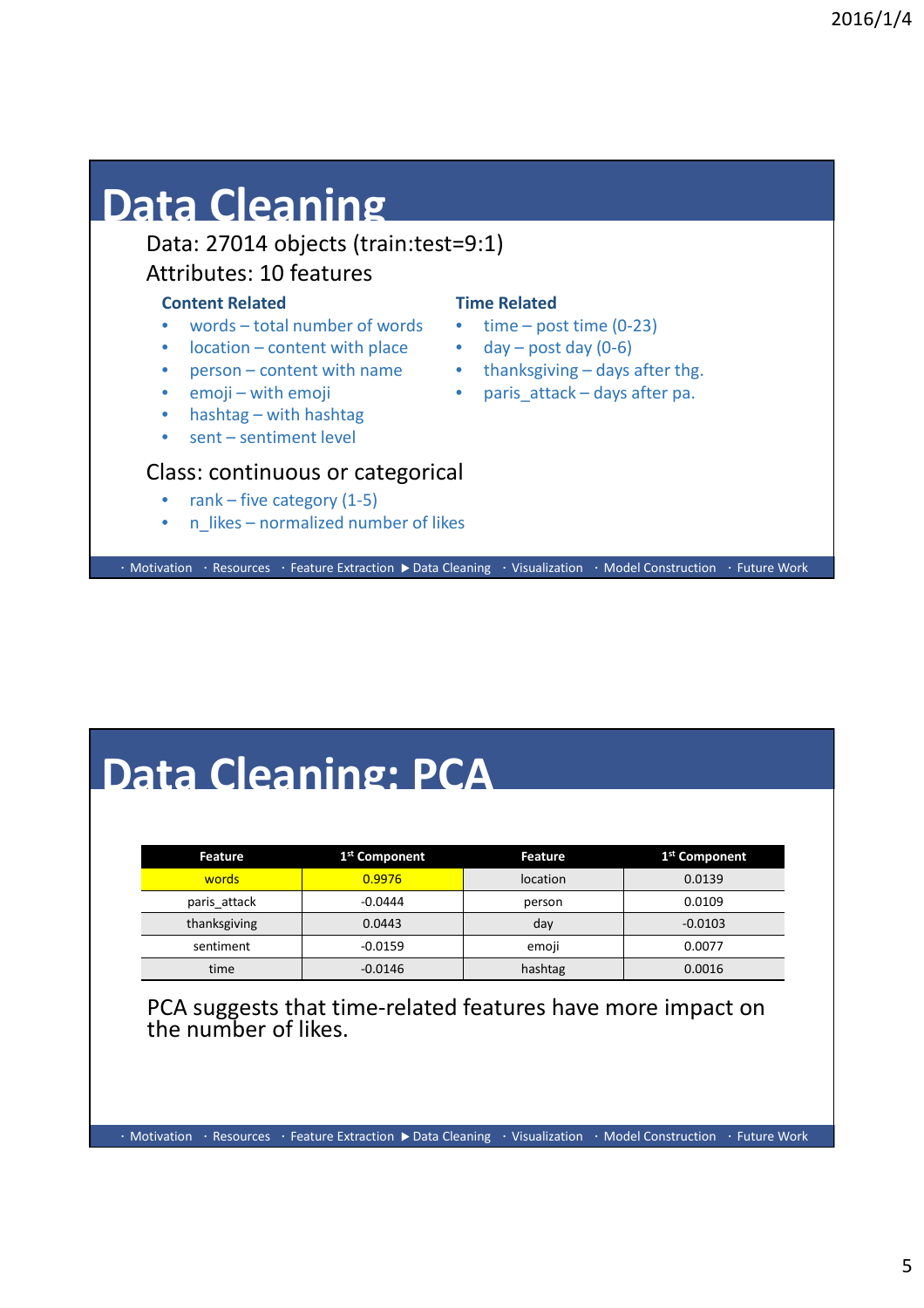

### **Visualization: event and likes**

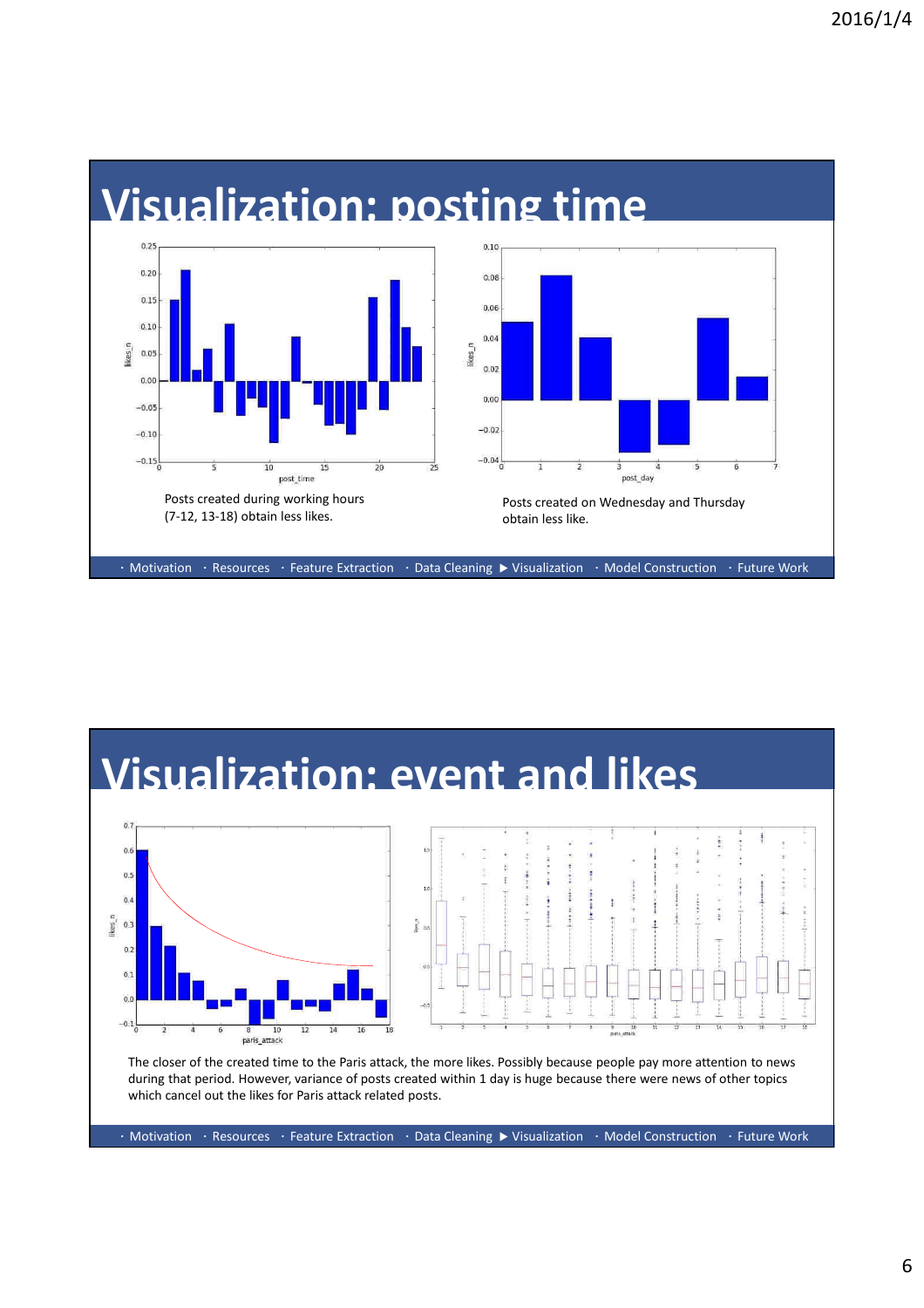

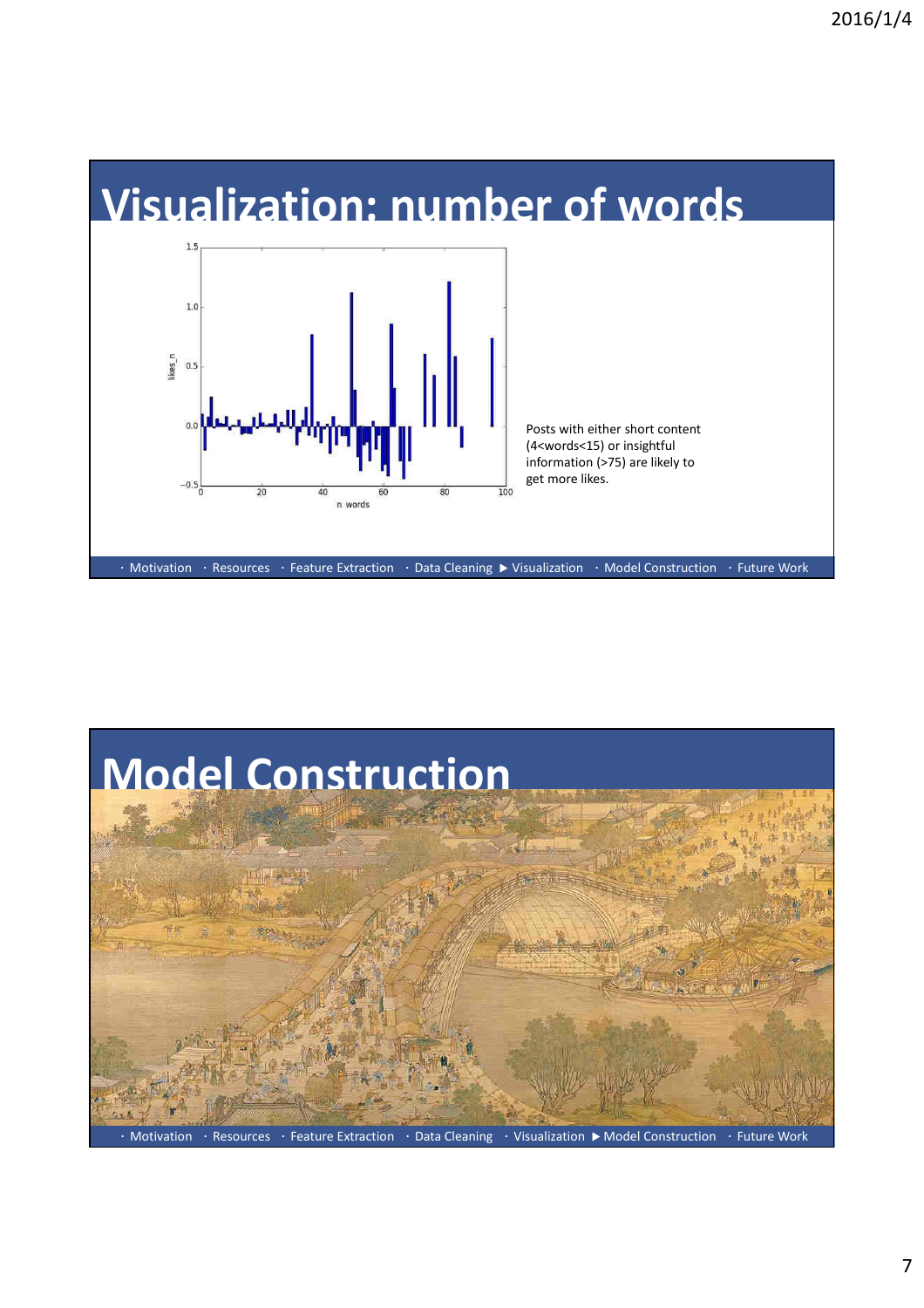

### **Model: Decision Tree**

| <b>Feature Importance</b> |            |  |  |
|---------------------------|------------|--|--|
| words                     | : 0.305673 |  |  |
| time                      | : 0.258793 |  |  |
| thanksgiving              | : 0.074156 |  |  |
| day                       | : 0.072380 |  |  |
| paris attack              | : 0.070528 |  |  |
| emoji                     | : 0.057877 |  |  |
| location                  | : 0.052961 |  |  |
| sentiment                 | : 0.047749 |  |  |
| person                    | : 0.030926 |  |  |
| hashtag                   | : 0.028957 |  |  |

- Using only top 5 features: accuracy drops to 85%.
- With or without hashtag does not have much impact on the number of likes.
- Result of sentiment is biased since there is no negative post.
- Best word range: [6,24]

To obtain the most likes, 1-2 sentences are enough. Post on 20:00-22:00. Avoid Wednesday and Thursday.

. Motivation · Resources · Feature Extraction · Data Cleaning · Visualization ▶ Model Construction · Future Work